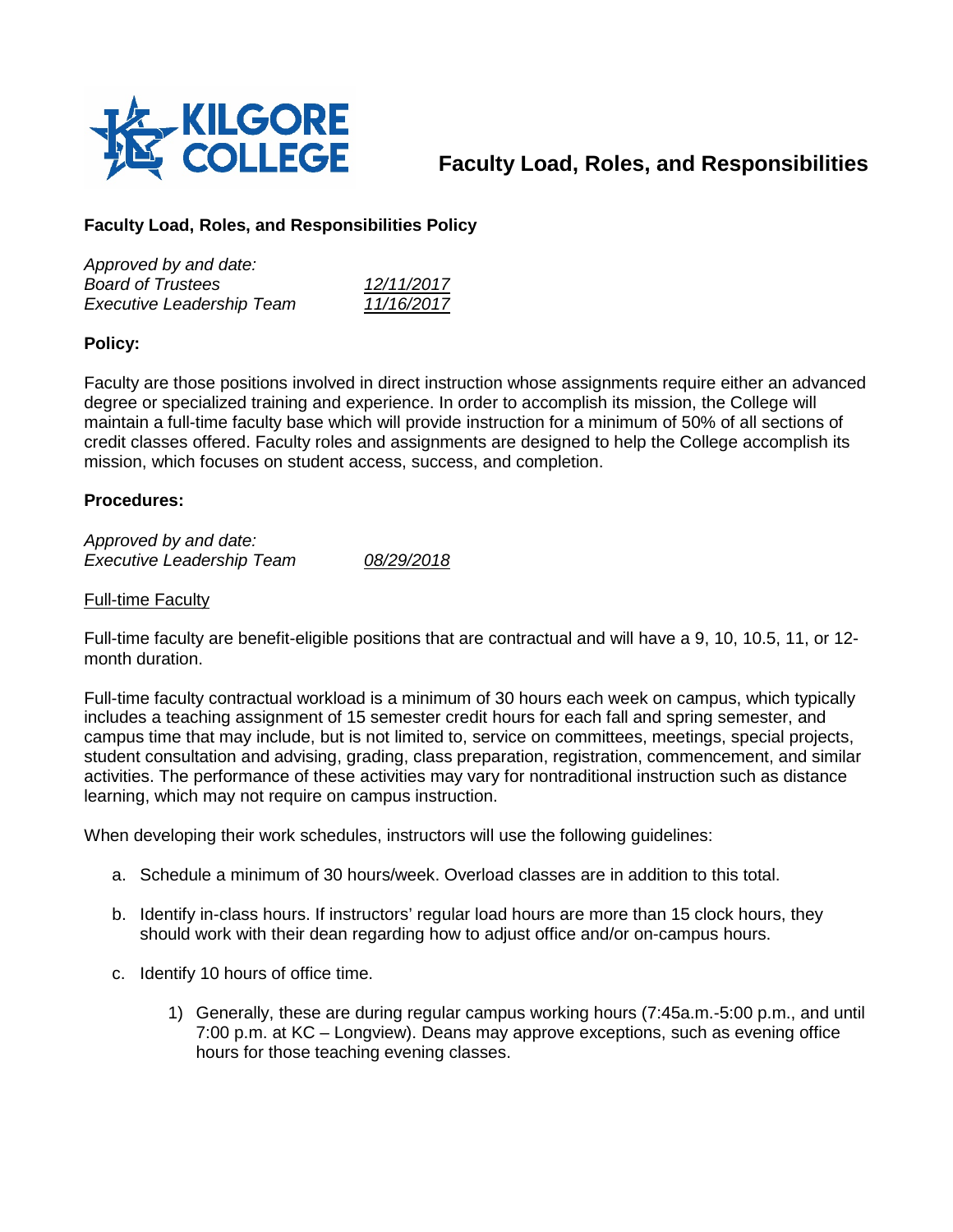- 2) Three virtual office hours may be approved by the dean for those teaching online courses.
- 3) Office hours will be scheduled in both mornings and afternoons.
- 4) At least one hour twice a week will be scheduled after 1:00 p.m.
- 5) The schedule should include at least two hours of classes and/or office time on Friday.
- d. Identify five hours of other on-campus hours.
	- 1) Instructors will be available to their supervisor by phone during these hours.
	- 2) Generally, these are during regular campus working hours (7:45 a.m.-5:00 p.m., and until 7:00 p.m. at KC – Longview).
	- 3) Thirty minutes/day (or the equivalent of 2.5 hours/week) may be in the Parks Fitness Center (or at the First Baptist Church Recreational Outreach Center for KC – Longview).
	- 4) Hours may include time in the library, cafeteria, sports grill, KC Longview snack bar, etc.

Instructors are encouraged to consider using office or other on-campus hours to assist students in Kilgore or Longview tutoring labs or to conduct group study sessions at various locations on campus.

A normal teaching assignment may also include evening and/or weekend classes.

The vice president of instruction, in consultation with the division deans, will establish equivalent teaching assignments for lab hours, self-paced instruction, and other nontraditional modes of instruction as needed.

Exceptions to instructor work hours must be cleared by the appropriate dean.

#### Adjunct Faculty

Adjunct or part-time faculty are typically non-benefit eligible positions which are classified as at-will hired on a semester-by semester basis. A part-time instructor's workload is a maximum of the equivalent of 9 on-campus instructional hours per week. A part-time instructor's workload will include preparing for and teaching assigned classes, providing consultation to students, conducting examinations, and submitting grades to the college. Adjunct faculty may be eligible to participate in the group benefits program as an employee if the faculty member:

- a. receives compensation for services rendered to a public institution of higher education as an adjunct faculty member;
- b. has been employed as a faculty member by the same public institution of higher education and has taught at least one course in each regular fall and spring semester at the public institution of higher education in each of the preceding three academic years; and
- c. is scheduled to teach at least 12 semester credit hours in the academic year of coverage.